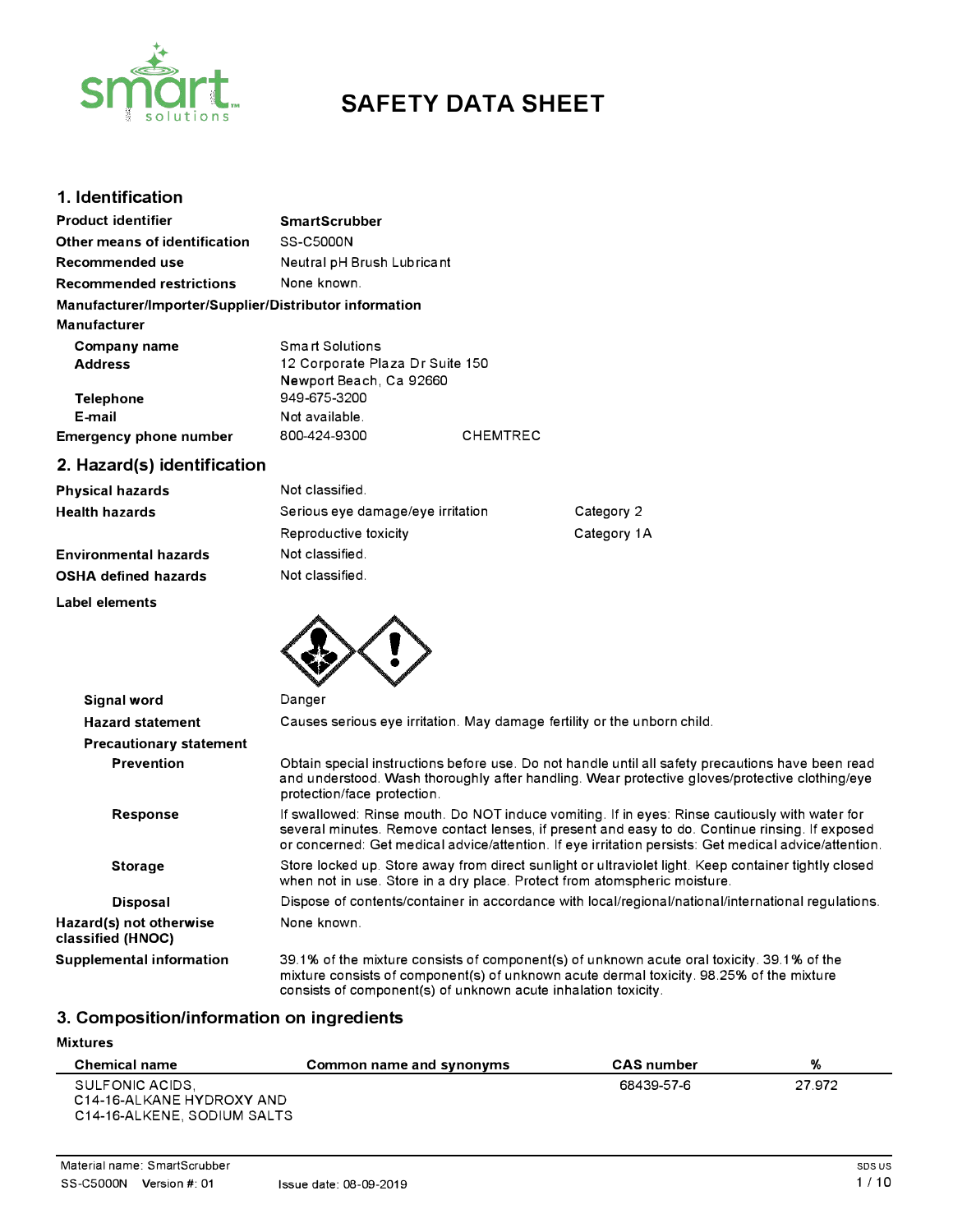| <b>Chemical name</b>                                  | Common name and synonyms | <b>CAS</b> number | %      |
|-------------------------------------------------------|--------------------------|-------------------|--------|
| BENZENESULFONIC ACID,<br>DIMETHYL-, SODIUM SALT (1:1) |                          | 1300-72-7         | 7.108  |
| BENZENE, METHYL-                                      |                          | 108-88-3          | 0.1454 |
| <b>BENZENE</b>                                        |                          | $71 - 43 - 2$     | 0.0182 |
| BENZENE, (1-METHYLETHYL)-                             |                          | 98-82-8           | 0.0002 |
| BENZENE, ETHYL-                                       |                          | 100-41-4          | 0.0002 |
| Other components below reportable levels              |                          |                   | 64.756 |

\*Designates that a specific chemical identity and/or percentage of composition has been withheld as a trade secret.

## **4. First-aid measures**

| Inhalation                                                                   | Move to fresh air. Call a physician if symptoms develop or persist.                                                                                                                                                                                                                                                |
|------------------------------------------------------------------------------|--------------------------------------------------------------------------------------------------------------------------------------------------------------------------------------------------------------------------------------------------------------------------------------------------------------------|
|                                                                              |                                                                                                                                                                                                                                                                                                                    |
| <b>Skin contact</b>                                                          | Wash off with soap and water. Get medical attention if irritation develops and persists.                                                                                                                                                                                                                           |
| Eye contact                                                                  | Immediately flush eyes with plenty of water for at least 15 minutes. Remove contact lenses, if<br>present and easy to do. Continue rinsing. If eye irritation persists: Get medical advice/attention.                                                                                                              |
| Ingestion                                                                    | Rinse mouth. Get medical attention if symptoms occur.                                                                                                                                                                                                                                                              |
| Most important<br>symptoms/effects, acute and<br>delayed                     | Severe eye irritation. Symptoms may include stinging, tearing, redness, swelling, and blurred<br>vision.                                                                                                                                                                                                           |
| Indication of immediate<br>medical attention and special<br>treatment needed | Provide general supportive measures and treat symptomatically. Keep victim under observation.<br>Symptoms may be delayed.                                                                                                                                                                                          |
| <b>General information</b>                                                   | IF exposed or concerned: Get medical advice/attention. If you feel unwell, seek medical advice<br>(show the label where possible). Ensure that medical personnel are aware of the material(s)<br>involved, and take precautions to protect themselves. Show this safety data sheet to the doctor in<br>attendance. |

# **5. Fire-fighting measures**

| Suitable extinguishing media                                     | Water fog. Foam. Dry chemical powder. Carbon dioxide (CO2).                                   |
|------------------------------------------------------------------|-----------------------------------------------------------------------------------------------|
| Unsuitable extinguishing<br>media                                | Do not use water jet as an extinguisher, as this will spread the fire.                        |
| Specific hazards arising from<br>the chemical                    | During fire, gases hazardous to health may be formed.                                         |
| Special protective equipment<br>and precautions for firefighters | Self-contained breathing apparatus and full protective clothing must be worn in case of fire. |
| <b>Fire fighting</b><br>equipment/instructions                   | Move containers from fire area if you can do so without risk.                                 |
| <b>Specific methods</b>                                          | Use standard firefighting procedures and consider the hazards of other involved materials.    |
| <b>General fire hazards</b>                                      | No unusual fire or explosion hazards noted.                                                   |

## **6. Accidental release measures**

| Personal precautions,<br>protective equipment and<br>emergency procedures | Keep unnecessary personnel away. Keep people away from and upwind of spill/leak. Wear<br>appropriate protective equipment and clothing during clean-up. Do not touch damaged containers<br>or spilled material unless wearing appropriate protective clothing. Ensure adequate ventilation.<br>Local authorities should be advised if significant spillages cannot be contained. For personal<br>protection, see section 8 of the SDS. |
|---------------------------------------------------------------------------|----------------------------------------------------------------------------------------------------------------------------------------------------------------------------------------------------------------------------------------------------------------------------------------------------------------------------------------------------------------------------------------------------------------------------------------|
| Methods and materials for<br>containment and cleaning up                  | Prevent entry into waterways, sewer, basements or confined areas.<br>Large Spills: Stop the flow of material, if this is without risk. Dike the spilled material, where this is<br>possible. Absorb in vermiculite, dry sand or earth and place into containers. Following product<br>recovery, flush area with water.                                                                                                                 |
|                                                                           | Small Spills: Wipe up with absorbent material (e.g. cloth, fleece). Clean surface thoroughly to<br>remove residual contamination.                                                                                                                                                                                                                                                                                                      |
|                                                                           | Never return spills to original containers for re-use. For waste disposal, see section 13 of the SDS.<br>For waste disposal, see section 13 of the SDS.                                                                                                                                                                                                                                                                                |
| <b>Environmental precautions</b>                                          | Avoid discharge into drains, water courses or onto the ground.                                                                                                                                                                                                                                                                                                                                                                         |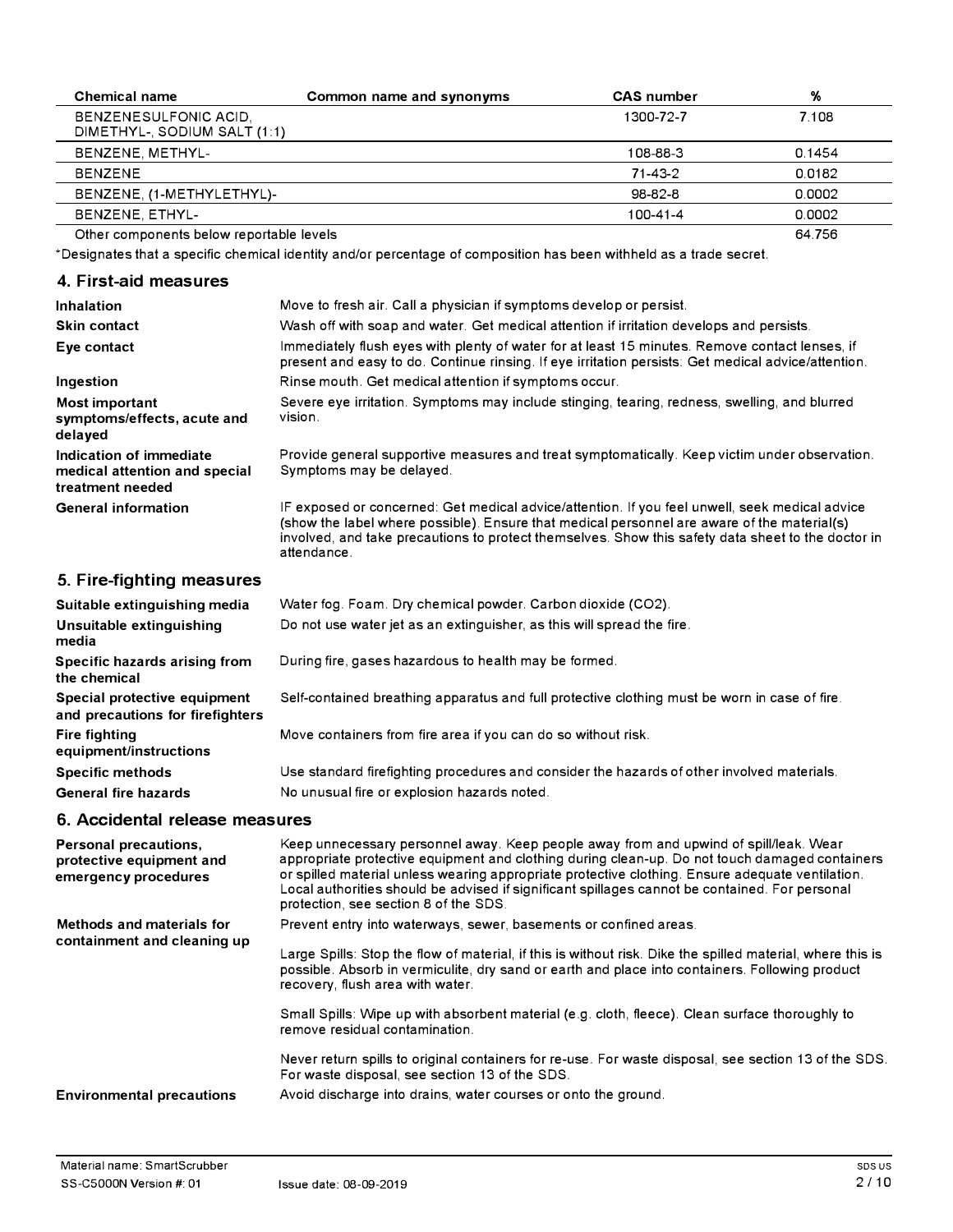## **7. Handling and storage**

| Precautions for safe handling   | Obtain special instructions before use. Do not handle until all safety precautions have been read<br>and understood. Avoid contact with eyes. Avoid prolonged exposure. Pregnant or breastfeeding<br>women must not handle this product. Should be handled in closed systems, if possible. Provide<br>adequate ventilation. Wear appropriate personal protective equipment. Observe good industrial<br>hygiene practices. |
|---------------------------------|---------------------------------------------------------------------------------------------------------------------------------------------------------------------------------------------------------------------------------------------------------------------------------------------------------------------------------------------------------------------------------------------------------------------------|
| Conditions for safe storage,    | Store locked up. Store in original tightly closed container. Store away from incompatible materials                                                                                                                                                                                                                                                                                                                       |
| including any incompatibilities | (see Section 10 of the SDS). Store away from incompatible materials (see Section 10 of the SDS).                                                                                                                                                                                                                                                                                                                          |

**8. Exposure controls/personal protection**

#### **Occupational exposure limits**

#### **US. OSHA Specifically Regulated Substances (29 CFR 1910.1001-1050)**

| <b>Components</b>                                                 | <b>Type</b> | Value                |
|-------------------------------------------------------------------|-------------|----------------------|
| <b>BENZENE (CAS 71-43-2)</b>                                      | <b>STEL</b> | 5 ppm                |
|                                                                   | <b>TWA</b>  | 1 ppm                |
| US. OSHA Table Z-1 Limits for Air Contaminants (29 CFR 1910.1000) |             |                      |
| <b>Components</b>                                                 | <b>Type</b> | Value                |
| BENZENE,                                                          | PEL         | 245 mg/m3            |
| (1-METHYLETHYL)- (CAS                                             |             |                      |
| $98-82-8$                                                         |             |                      |
|                                                                   | PEL         | 50 ppm               |
| BENZENE, ETHYL- (CAS<br>$100-41-4$                                |             | 435 mg/m3            |
|                                                                   |             | 100 ppm              |
| US. OSHA Table Z-2 (29 CFR 1910.1000)                             |             |                      |
| <b>Components</b>                                                 | <b>Type</b> | Value                |
| <b>BENZENE (CAS 71-43-2)</b>                                      | Ceiling     | 25 ppm               |
|                                                                   | <b>TWA</b>  | 10 ppm               |
| BENZENE, METHYL- (CAS                                             | Ceiling     | 300 ppm              |
| $108 - 88 - 3$                                                    |             |                      |
|                                                                   | <b>TWA</b>  | 200 ppm              |
| <b>US. ACGIH Threshold Limit Values</b>                           |             |                      |
| <b>Components</b>                                                 | <b>Type</b> | Value                |
| <b>BENZENE (CAS 71-43-2)</b>                                      | <b>STEL</b> | 2.5 ppm              |
|                                                                   | <b>TWA</b>  | $0.5$ ppm            |
| BENZENE,                                                          | <b>TWA</b>  | 50 ppm               |
| (1-METHYLETHYL)- (CAS                                             |             |                      |
| $98-82-8$<br>BENZENE, ETHYL- (CAS                                 | <b>TWA</b>  | 20 ppm               |
| $100-41-4)$                                                       |             |                      |
| BENZENE, METHYL- (CAS                                             | <b>TWA</b>  | 20 ppm               |
| $108 - 88 - 3$                                                    |             |                      |
| US. NIOSH: Pocket Guide to Chemical Hazards                       |             |                      |
| <b>Components</b>                                                 | Type        | Value                |
| <b>BENZENE (CAS 71-43-2)</b>                                      | <b>STEL</b> | 1 ppm                |
|                                                                   | <b>TWA</b>  | $0.1$ ppm            |
| BENZENE,                                                          | <b>TWA</b>  | 245 mg/m3            |
| (1-METHYLETHYL)- (CAS                                             |             |                      |
| $98-82-8$                                                         |             | 50 ppm               |
| BENZENE, ETHYL- (CAS                                              | <b>STEL</b> | 545 mg/m3            |
| $100-41-4$                                                        |             |                      |
|                                                                   |             | 125 ppm              |
|                                                                   | <b>TWA</b>  | 435 mg/m3            |
|                                                                   |             | 100 ppm              |
| BENZENE, METHYL- (CAS                                             | <b>STEL</b> | 560 mg/m3            |
| 108-88-3)                                                         |             |                      |
|                                                                   | <b>TWA</b>  | 150 ppm<br>375 mg/m3 |
|                                                                   |             |                      |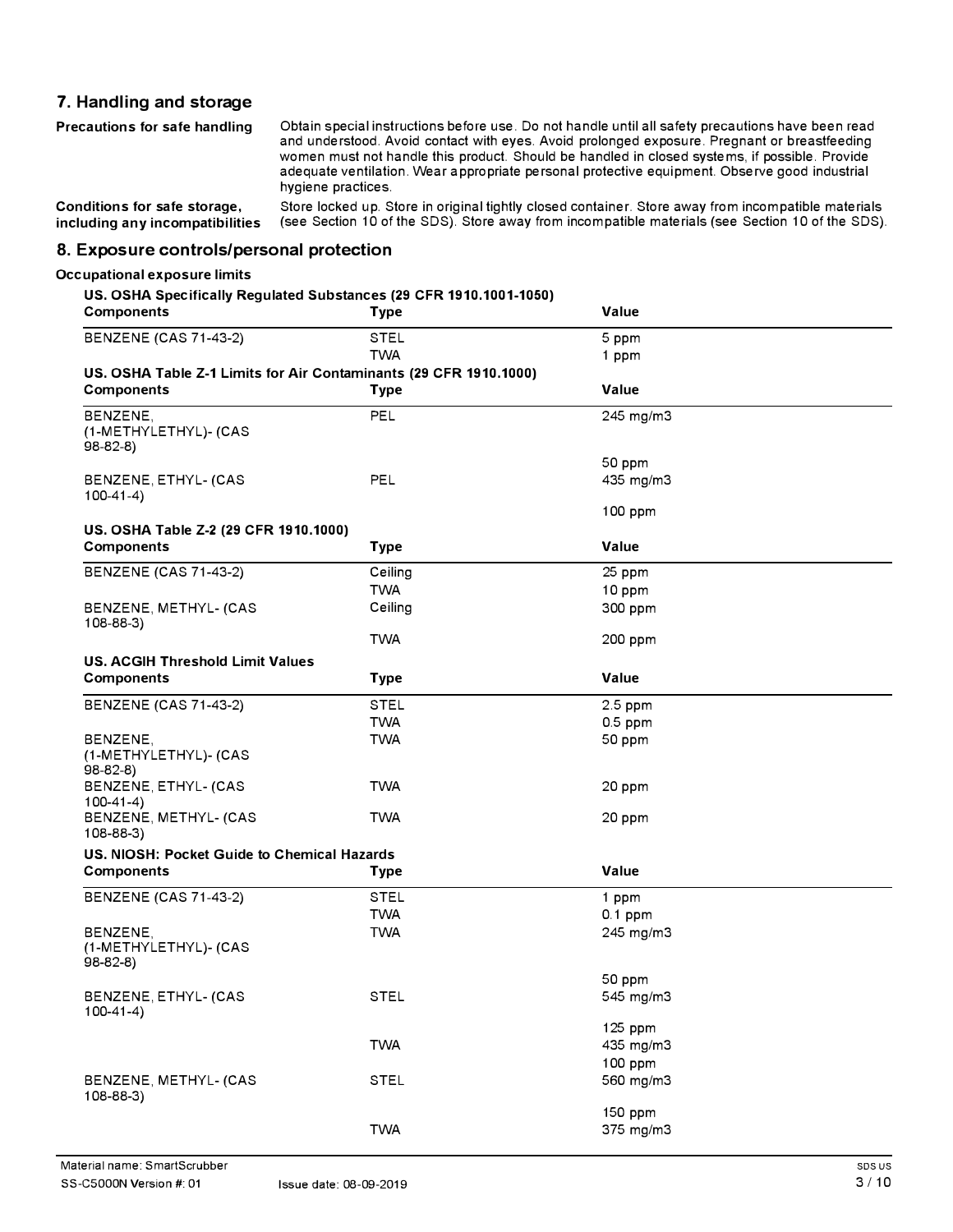| US, NIOSH: Pocket Guide to Chemical Hazards<br><b>Components</b>                                                                                 | <b>Type</b>                                                          |                                                           | Value                                                                                                       |                                                                                                                                                                                                                                                                                                                                                                                                                |
|--------------------------------------------------------------------------------------------------------------------------------------------------|----------------------------------------------------------------------|-----------------------------------------------------------|-------------------------------------------------------------------------------------------------------------|----------------------------------------------------------------------------------------------------------------------------------------------------------------------------------------------------------------------------------------------------------------------------------------------------------------------------------------------------------------------------------------------------------------|
|                                                                                                                                                  |                                                                      |                                                           |                                                                                                             | 100 ppm                                                                                                                                                                                                                                                                                                                                                                                                        |
| <b>Biological limit values</b>                                                                                                                   |                                                                      |                                                           |                                                                                                             |                                                                                                                                                                                                                                                                                                                                                                                                                |
| <b>ACGIH Biological Exposure Indices</b>                                                                                                         |                                                                      |                                                           |                                                                                                             |                                                                                                                                                                                                                                                                                                                                                                                                                |
| Components                                                                                                                                       | Value                                                                | <b>Determinant</b>                                        | <b>Specimen</b>                                                                                             | <b>Sampling Time</b>                                                                                                                                                                                                                                                                                                                                                                                           |
| <b>BENZENE (CAS 71-43-2)</b>                                                                                                                     | $25 \mu g/g$                                                         | S-Phenylmerca<br>pturic acid                              | Creatinine in<br>urine                                                                                      |                                                                                                                                                                                                                                                                                                                                                                                                                |
| BENZENE, ETHYL- (CAS<br>$100-41-4)$                                                                                                              | $0.15$ g/g                                                           | Sum of<br>mandelic acid<br>and<br>phenylglyoxylic<br>acid | Creatinine in<br>urine                                                                                      | $\star$                                                                                                                                                                                                                                                                                                                                                                                                        |
| BENZENE, METHYL- (CAS 0.3 mg/g<br>$108 - 88 - 3$                                                                                                 |                                                                      | o-Cresol, with<br>hydrolysis                              | Creatinine in<br>urine                                                                                      | $\star$                                                                                                                                                                                                                                                                                                                                                                                                        |
|                                                                                                                                                  | $0.03$ mg/l<br>$0.02$ mg/l                                           | Toluene<br>Toluene                                        | Urine<br>Blood                                                                                              | $\star$<br>$\star$                                                                                                                                                                                                                                                                                                                                                                                             |
| * - For sampling details, please see the source document.                                                                                        |                                                                      |                                                           |                                                                                                             |                                                                                                                                                                                                                                                                                                                                                                                                                |
| <b>Exposure guidelines</b>                                                                                                                       |                                                                      |                                                           |                                                                                                             |                                                                                                                                                                                                                                                                                                                                                                                                                |
| US - California OELs: Skin designation                                                                                                           |                                                                      |                                                           |                                                                                                             |                                                                                                                                                                                                                                                                                                                                                                                                                |
| <b>BENZENE (CAS 71-43-2)</b><br>BENZENE, METHYL- (CAS 108-88-3)                                                                                  | BENZENE, (1-METHYLETHYL)- (CAS 98-82-8)                              |                                                           | Can be absorbed through the skin.<br>Can be absorbed through the skin.<br>Can be absorbed through the skin. |                                                                                                                                                                                                                                                                                                                                                                                                                |
| US - Minnesota Haz Subs: Skin designation applies                                                                                                |                                                                      |                                                           |                                                                                                             |                                                                                                                                                                                                                                                                                                                                                                                                                |
| BENZENE, METHYL- (CAS 108-88-3)<br>US - Tennessee OELs: Skin designation                                                                         | BENZENE, (1-METHYLETHYL)- (CAS 98-82-8)                              |                                                           | Skin designation applies.<br>Skin designation applies.                                                      |                                                                                                                                                                                                                                                                                                                                                                                                                |
|                                                                                                                                                  | BENZENE, (1-METHYLETHYL)- (CAS 98-82-8)                              |                                                           | Can be absorbed through the skin.                                                                           |                                                                                                                                                                                                                                                                                                                                                                                                                |
| US ACGIH Threshold Limit Values: Skin designation                                                                                                |                                                                      |                                                           |                                                                                                             |                                                                                                                                                                                                                                                                                                                                                                                                                |
| <b>BENZENE (CAS 71-43-2)</b><br>US NIOSH Pocket Guide to Chemical Hazards: Skin designation                                                      |                                                                      |                                                           | Can be absorbed through the skin.                                                                           |                                                                                                                                                                                                                                                                                                                                                                                                                |
|                                                                                                                                                  | BENZENE, (1-METHYLETHYL)- (CAS 98-82-8)                              |                                                           | Can be absorbed through the skin.                                                                           |                                                                                                                                                                                                                                                                                                                                                                                                                |
| US. OSHA Table Z-1 Limits for Air Contaminants (29 CFR 1910.1000)                                                                                |                                                                      |                                                           |                                                                                                             |                                                                                                                                                                                                                                                                                                                                                                                                                |
|                                                                                                                                                  | BENZENE, (1-METHYLETHYL)- (CAS 98-82-8)                              |                                                           | Can be absorbed through the skin.                                                                           |                                                                                                                                                                                                                                                                                                                                                                                                                |
| <b>Appropriate engineering</b><br>controls                                                                                                       | eyewash station.                                                     |                                                           |                                                                                                             | Good general ventilation (typically 10 air changes per hour) should be used. Ventilation rates<br>should be matched to conditions. If applicable, use process enclosures, local exhaust ventilation,<br>or other engineering controls to maintain airborne levels below recommended exposure limits. If<br>exposure limits have not been established, maintain airborne levels to an acceptable level. Provide |
| Individual protection measures, such as personal protective equipment<br>while performing any task involving potential exposure to this product. |                                                                      |                                                           |                                                                                                             | The following are recommendations for Personnel Protective Equipment (PPE). The employer/user of this product must perform a<br>Hazard Assessment of the workplace according to OSHA regulations 29 CFR 1910.132 to determine the appropriate PPE for use                                                                                                                                                      |
| Eye/face protection                                                                                                                              | Chemical respirator with organic vapor cartridge and full facepiece. |                                                           |                                                                                                             |                                                                                                                                                                                                                                                                                                                                                                                                                |
| <b>Skin protection</b>                                                                                                                           |                                                                      |                                                           |                                                                                                             |                                                                                                                                                                                                                                                                                                                                                                                                                |
| <b>Hand protection</b>                                                                                                                           | supplier.                                                            |                                                           |                                                                                                             | Wear appropriate chemical resistant gloves. Suitable gloves can be recommended by the glove                                                                                                                                                                                                                                                                                                                    |
| Other                                                                                                                                            |                                                                      |                                                           |                                                                                                             | Wear suitable protective clothing. Use of an impervious apron is recommended.                                                                                                                                                                                                                                                                                                                                  |
| <b>Respiratory protection</b>                                                                                                                    | Chemical respirator with organic vapor cartridge and full facepiece. |                                                           |                                                                                                             |                                                                                                                                                                                                                                                                                                                                                                                                                |
| <b>Thermal hazards</b>                                                                                                                           | Wear appropriate thermal protective clothing, when necessary.        |                                                           |                                                                                                             |                                                                                                                                                                                                                                                                                                                                                                                                                |
| General hygiene<br>considerations                                                                                                                |                                                                      |                                                           |                                                                                                             | Observe any medical surveillance requirements. Always observe good personal hygiene<br>measures, such as washing after handling the material and before eating, drinking, and/or<br>smoking. Routinely wash work clothing and protective equipment to remove contaminants.                                                                                                                                     |
| 9. Physical and chemical properties                                                                                                              |                                                                      |                                                           |                                                                                                             |                                                                                                                                                                                                                                                                                                                                                                                                                |
| Appearance                                                                                                                                       |                                                                      |                                                           |                                                                                                             |                                                                                                                                                                                                                                                                                                                                                                                                                |
| <b>Physical state</b>                                                                                                                            | Liquid.                                                              |                                                           |                                                                                                             |                                                                                                                                                                                                                                                                                                                                                                                                                |

# Material name: SmartScrubber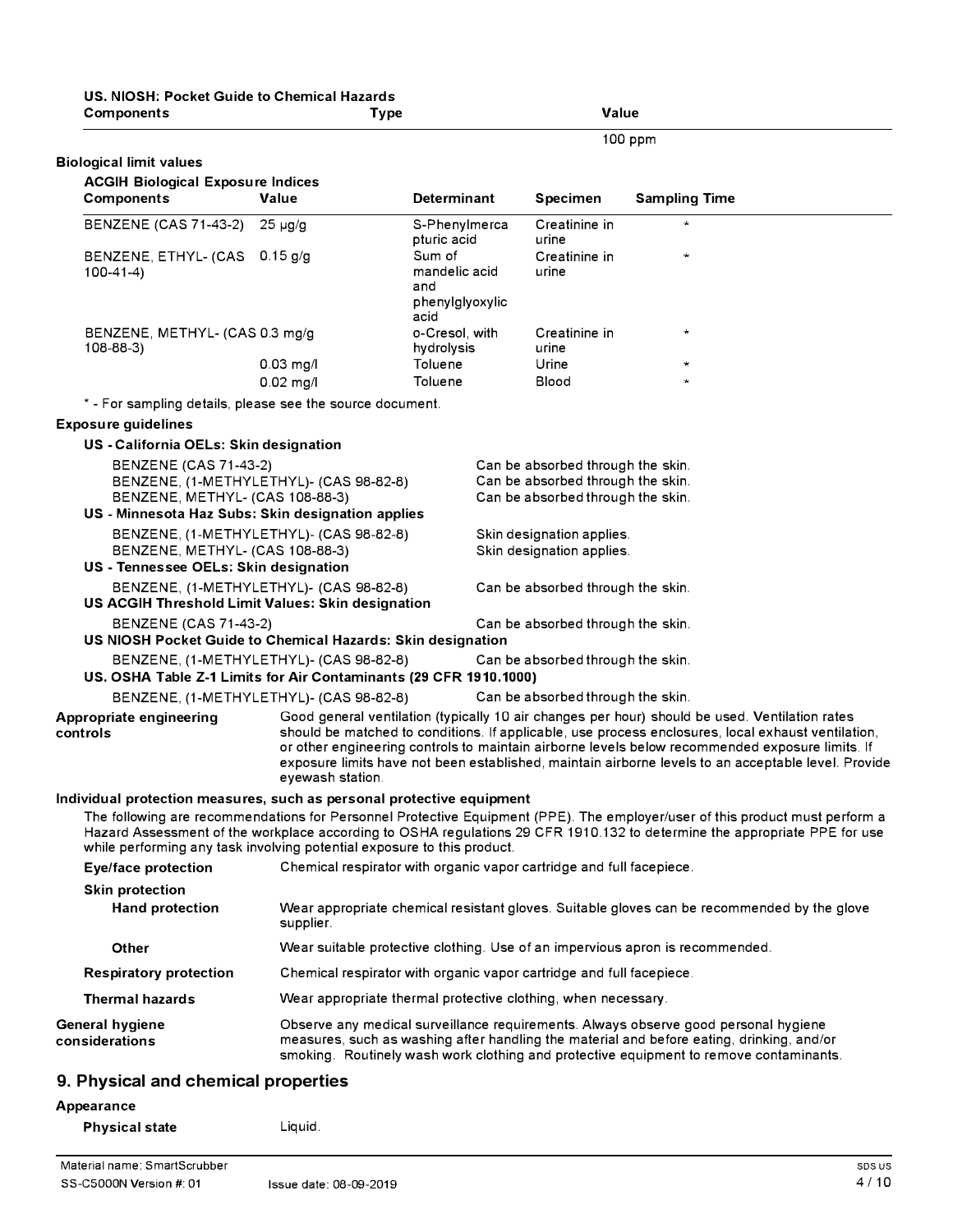| Form                                              | Liquid.                         |
|---------------------------------------------------|---------------------------------|
| Color                                             | <b>LIGHT YELLOW</b>             |
| Odor                                              | MILD CHARACTERISTIC             |
| <b>Odor threshold</b>                             | Not available.                  |
| pH                                                | 9.2                             |
| Melting point/freezing point                      | Not available.                  |
| Initial boiling point and boiling<br>range        | 212.04 °F (100.02 °C) estimated |
| Flash point                                       | Not available.                  |
| <b>Evaporation rate</b>                           | Not available.                  |
| Flammability (solid, gas)                         | Not applicable.                 |
| Upper/lower flammability or explosive limits      |                                 |
| <b>Flammability limit - lower</b><br>(% )         | Not available.                  |
| <b>Flammability limit - upper</b><br>(% )         | Not available.                  |
| Explosive limit - lower (%)                       | Not available.                  |
| Explosive limit - upper (%)                       | Not available.                  |
| Vapor pressure                                    | Not available.                  |
| Vapor density                                     | Not available.                  |
| <b>Relative density</b>                           | Not available.                  |
| Solubility(ies)                                   |                                 |
| <b>Solubility (water)</b>                         | Not available.                  |
| <b>Partition coefficient</b><br>(n-octanol/water) | Not available.                  |
| <b>Auto-ignition temperature</b>                  | Not available.                  |
| <b>Decomposition temperature</b>                  | Not available.                  |
| <b>Viscosity</b>                                  | Not available.                  |
| <b>Other information</b>                          |                                 |
| <b>Density</b>                                    | 8.85 lbs/gal<br>$1.06$ g/ml     |
| <b>Explosive properties</b>                       | Not explosive.                  |
| <b>Oxidizing properties</b>                       | Not oxidizing.                  |
| <b>Percent volatile</b>                           | 59.31 % estimated               |
| <b>Specific gravity</b>                           | 1.06                            |
| <b>VOC</b>                                        | 0.16 % estimated                |
| 10 Ctability and reactivity                       |                                 |

#### **10. Stability and reactivity**

| Reactivity                                   | The product is stable and non-reactive under normal conditions of use, storage and transport. |
|----------------------------------------------|-----------------------------------------------------------------------------------------------|
| <b>Chemical stability</b>                    | Material is stable under normal conditions.                                                   |
| <b>Possibility of hazardous</b><br>reactions | No dangerous reaction known under conditions of normal use.                                   |
| <b>Conditions to avoid</b>                   | Contact with incompatible materials.                                                          |
| Incompatible materials                       | Strong oxidizing agents.                                                                      |
| <b>Hazardous decomposition</b><br>products   | No hazardous decomposition products are known.                                                |

# **11. Toxicological information**

### **Information on likely routes of exposure**

| Inhalation          | Prolonged inhalation may be harmful.                 |
|---------------------|------------------------------------------------------|
| <b>Skin contact</b> | No adverse effects due to skin contact are expected. |
| Eye contact         | Causes serious eye irritation.                       |
| Ingestion           | Expected to be a low ingestion hazard.               |

Material name: SmartScrubber SS-C5000N Version#: 01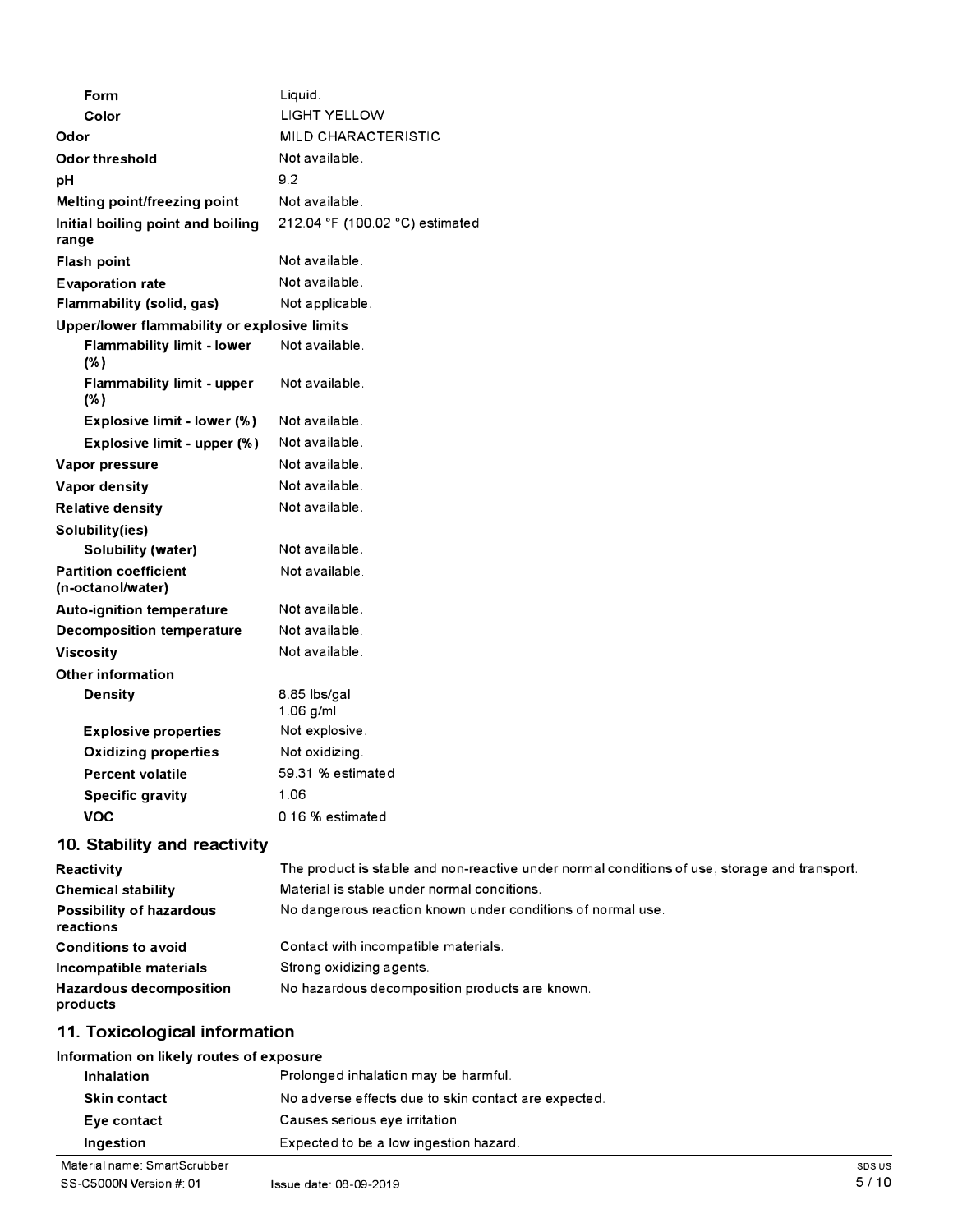Severe eye irritation. Symptoms may include stinging, tearing, redness, swelling, and blurred vision.

|  | toxicological characteristics |                                      |
|--|-------------------------------|--------------------------------------|
|  |                               | Information on toxicological effects |

**Symptoms related to the physical, chemical and** 

| <b>Acute toxicity</b>                                                   | Not known.                                                     |                                                                                                |
|-------------------------------------------------------------------------|----------------------------------------------------------------|------------------------------------------------------------------------------------------------|
| <b>Components</b>                                                       | <b>Species</b>                                                 | <b>Test Results</b>                                                                            |
| <b>BENZENE (CAS 71-43-2)</b>                                            |                                                                |                                                                                                |
| <b>Acute</b>                                                            |                                                                |                                                                                                |
| Oral                                                                    |                                                                |                                                                                                |
| LD50                                                                    | Rat                                                            | 3306 mg/kg                                                                                     |
| BENZENE, (1-METHYLETHYL)- (CAS 98-82-8)                                 |                                                                |                                                                                                |
| <u>Acute</u>                                                            |                                                                |                                                                                                |
| Oral                                                                    |                                                                |                                                                                                |
| LD50                                                                    | Rat                                                            | 1400 mg/kg                                                                                     |
| BENZENE, ETHYL- (CAS 100-41-4)                                          |                                                                |                                                                                                |
| <u>Acute</u>                                                            |                                                                |                                                                                                |
| Oral                                                                    |                                                                |                                                                                                |
| LD50                                                                    | Rat                                                            | 3500 mg/kg                                                                                     |
| BENZENE, METHYL- (CAS 108-88-3)                                         |                                                                |                                                                                                |
| <u>Acute</u>                                                            |                                                                |                                                                                                |
| Oral                                                                    |                                                                |                                                                                                |
| LD50                                                                    | Rat                                                            | $2.6$ g/kg                                                                                     |
| <b>Skin corrosion/irritation</b>                                        | Prolonged skin contact may cause temporary irritation.         |                                                                                                |
| Serious eye damage/eye<br>irritation                                    | Causes serious eye irritation.                                 |                                                                                                |
| Respiratory or skin sensitization                                       |                                                                |                                                                                                |
| <b>Respiratory sensitization</b>                                        | Not a respiratory sensitizer.                                  |                                                                                                |
| <b>Skin sensitization</b>                                               | This product is not expected to cause skin sensitization.      |                                                                                                |
| Germ cell mutagenicity                                                  | mutagenic or genotoxic.                                        | No data available to indicate product or any components present at greater than 0.1% are       |
| Carcinogenicity                                                         | Not classifiable as to carcinogenicity to humans.              |                                                                                                |
| IARC Monographs. Overall Evaluation of Carcinogenicity                  |                                                                |                                                                                                |
| <b>BENZENE (CAS 71-43-2)</b>                                            |                                                                | 1 Carcinogenic to humans.                                                                      |
| BENZENE, (1-METHYLETHYL)- (CAS 98-82-8)                                 |                                                                | 2B Possibly carcinogenic to humans.                                                            |
| BENZENE, ETHYL- (CAS 100-41-4)<br>BENZENE, METHYL- (CAS 108-88-3)       |                                                                | 2B Possibly carcinogenic to humans.<br>3 Not classifiable as to carcinogenicity to humans.     |
|                                                                         | OSHA Specifically Regulated Substances (29 CFR 1910.1001-1052) |                                                                                                |
| <b>BENZENE (CAS 71-43-2)</b>                                            |                                                                | Cancer                                                                                         |
|                                                                         | US. National Toxicology Program (NTP) Report on Carcinogens    |                                                                                                |
| <b>BENZENE (CAS 71-43-2)</b><br>BENZENE, (1-METHYLETHYL)- (CAS 98-82-8) |                                                                | Known To Be Human Carcinogen.<br>Reasonably Anticipated to be a Human Carcinogen.              |
| <b>Reproductive toxicity</b>                                            | May damage fertility or the unborn child.                      |                                                                                                |
| Specific target organ toxicity -<br>single exposure                     | Not classified.                                                |                                                                                                |
| Specific target organ toxicity -<br>repeated exposure                   | Not classified.                                                |                                                                                                |
| <b>Aspiration hazard</b>                                                | Not an aspiration hazard.                                      |                                                                                                |
| <b>Chronic effects</b>                                                  | Prolonged inhalation may be harmful.                           |                                                                                                |
| 12. Ecological information                                              |                                                                |                                                                                                |
| Ecotoxicity                                                             |                                                                | The product is not classified as environmentally hazardous. However, this does not exclude the |

possibility that large or frequent spills can have a harmful or damaging effect on the environment.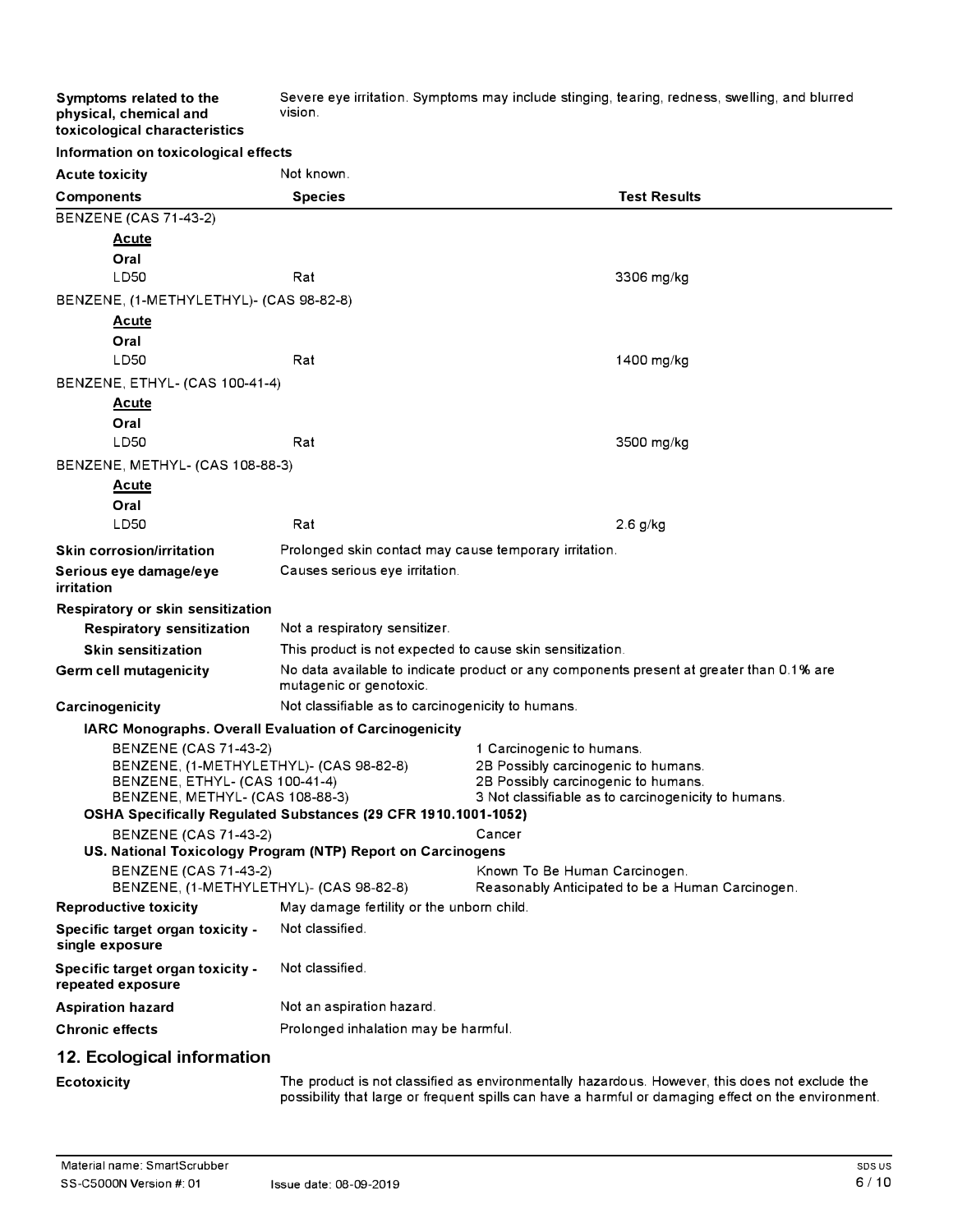| <b>Components</b>                                                                         |                                                                                                                                                                                                                        | <b>Species</b>                                                                                                                                                                              | <b>Test Results</b>         |
|-------------------------------------------------------------------------------------------|------------------------------------------------------------------------------------------------------------------------------------------------------------------------------------------------------------------------|---------------------------------------------------------------------------------------------------------------------------------------------------------------------------------------------|-----------------------------|
| <b>BENZENE (CAS 71-43-2)</b>                                                              |                                                                                                                                                                                                                        |                                                                                                                                                                                             |                             |
| <b>Aquatic</b>                                                                            |                                                                                                                                                                                                                        |                                                                                                                                                                                             |                             |
| Crustacea                                                                                 | EC50                                                                                                                                                                                                                   | Water flea (Daphnia magna)                                                                                                                                                                  | 8.76 - 15.6 mg/l, 48 hours  |
| Fish                                                                                      | <b>LC50</b>                                                                                                                                                                                                            | Rainbow trout, donaldson trout<br>(Oncorhynchus mykiss)                                                                                                                                     | 7.2 - 11.7 mg/l, 96 hours   |
| BENZENE, (1-METHYLETHYL)- (CAS 98-82-8)                                                   |                                                                                                                                                                                                                        |                                                                                                                                                                                             |                             |
| Aquatic                                                                                   |                                                                                                                                                                                                                        |                                                                                                                                                                                             |                             |
| Crustacea                                                                                 | EC50                                                                                                                                                                                                                   | Brine shrimp (Artemia sp.)                                                                                                                                                                  | 3.55 - 11.29 mg/l, 48 hours |
| Fish                                                                                      | <b>LC50</b>                                                                                                                                                                                                            | Rainbow trout, donaldson trout<br>(Oncorhynchus mykiss)                                                                                                                                     | 2.7 mg/l, 96 hours          |
| BENZENE, ETHYL- (CAS 100-41-4)                                                            |                                                                                                                                                                                                                        |                                                                                                                                                                                             |                             |
| Aquatic                                                                                   |                                                                                                                                                                                                                        |                                                                                                                                                                                             |                             |
| Crustacea                                                                                 | EC50                                                                                                                                                                                                                   | Water flea (Daphnia magna)                                                                                                                                                                  | 1.37 - 4.4 mg/l, 48 hours   |
| Fish                                                                                      | LC50                                                                                                                                                                                                                   | Fathead minnow (Pimephales promelas) 7.5 - 11 mg/l, 96 hours                                                                                                                                |                             |
| BENZENE, METHYL- (CAS 108-88-3)                                                           |                                                                                                                                                                                                                        |                                                                                                                                                                                             |                             |
| <b>Aquatic</b>                                                                            |                                                                                                                                                                                                                        |                                                                                                                                                                                             |                             |
| Crustacea                                                                                 | EC50                                                                                                                                                                                                                   | Water flea (Daphnia magna)                                                                                                                                                                  | 5.46 - 9.83 mg/l, 48 hours  |
| Fish                                                                                      | <b>LC50</b>                                                                                                                                                                                                            | Coho salmon, silver salmon<br>(Oncorhynchus kisutch)                                                                                                                                        | 8.11 mg/l, 96 hours         |
|                                                                                           |                                                                                                                                                                                                                        | SULFONIC ACIDS, C14-16-ALKANE HYDROXY AND C14-16-ALKENE, SODIUM SALTS (CAS 68439-57-6)                                                                                                      |                             |
| Aquatic                                                                                   |                                                                                                                                                                                                                        |                                                                                                                                                                                             |                             |
| Crustacea                                                                                 | <b>EC50</b>                                                                                                                                                                                                            | Water flea (Ceriodaphnia dubia)                                                                                                                                                             | 4.14 - 4.95 mg/l, 48 hours  |
| Persistence and degradability                                                             |                                                                                                                                                                                                                        | No data is available on the degradability of any ingredients in the mixture.                                                                                                                |                             |
| <b>Bioaccumulative potential</b>                                                          |                                                                                                                                                                                                                        |                                                                                                                                                                                             |                             |
| Partition coefficient n-octanol / water (log Kow)<br><b>BENZENE</b>                       |                                                                                                                                                                                                                        |                                                                                                                                                                                             |                             |
| BENZENE, (1-METHYLETHYL)-                                                                 |                                                                                                                                                                                                                        | 2.13<br>3.66                                                                                                                                                                                |                             |
| BENZENE, ETHYL-                                                                           |                                                                                                                                                                                                                        | 3.15                                                                                                                                                                                        |                             |
| BENZENE, METHYL-                                                                          |                                                                                                                                                                                                                        | 2.73                                                                                                                                                                                        |                             |
| Mobility in soil                                                                          | No data available.                                                                                                                                                                                                     |                                                                                                                                                                                             |                             |
| Other adverse effects                                                                     |                                                                                                                                                                                                                        | No other adverse environmental effects (e.g. ozone depletion, photochemical ozone creation<br>potential, endocrine disruption, global warming potential) are expected from this component.  |                             |
| 13. Disposal considerations                                                               |                                                                                                                                                                                                                        |                                                                                                                                                                                             |                             |
| <b>Disposal instructions</b>                                                              |                                                                                                                                                                                                                        | Collect and reclaim or dispose in sealed containers at licensed waste disposal site. Dispose of<br>contents/container in accordance with local/regional/national/international regulations. |                             |
| Local disposal regulations                                                                | Dispose in accordance with all applicable regulations.                                                                                                                                                                 |                                                                                                                                                                                             |                             |
| Hazardous waste code                                                                      |                                                                                                                                                                                                                        | The waste code should be assigned in discussion between the user, the producer and the waste<br>disposal company.                                                                           |                             |
| Waste from residues / unused<br>products                                                  | Dispose of in accordance with local regulations. Empty containers or liners may retain some<br>product residues. This material and its container must be disposed of in a safe manner (see:<br>Disposal instructions). |                                                                                                                                                                                             |                             |
| <b>Contaminated packaging</b>                                                             | Since emptied containers may retain product residue, follow label warnings even after container is<br>emptied. Empty containers should be taken to an approved waste handling site for recycling or<br>disposal.       |                                                                                                                                                                                             |                             |
| 14. Transport information                                                                 |                                                                                                                                                                                                                        |                                                                                                                                                                                             |                             |
| <b>DOT</b>                                                                                |                                                                                                                                                                                                                        |                                                                                                                                                                                             |                             |
| Not regulated as dangerous goods.                                                         |                                                                                                                                                                                                                        |                                                                                                                                                                                             |                             |
| Transportation information on packaging may be different from that listed.<br><b>IMDG</b> |                                                                                                                                                                                                                        |                                                                                                                                                                                             |                             |

| UN number               | UN3082                                                                                                              |
|-------------------------|---------------------------------------------------------------------------------------------------------------------|
| UN proper shipping name | ENVIRONMENTALLY HAZARDOUS SUBSTANCE, LIQUID, N.O.S. (SULFONIC ACIDS,                                                |
|                         | C14-16-ALKANE HYDROXY AND C14-16-ALKENE. SODIUM SALTS. 1-DODECANAMINE.<br>N,N-DIMETHYL-, N-OXIDE), MARINE POLLUTANT |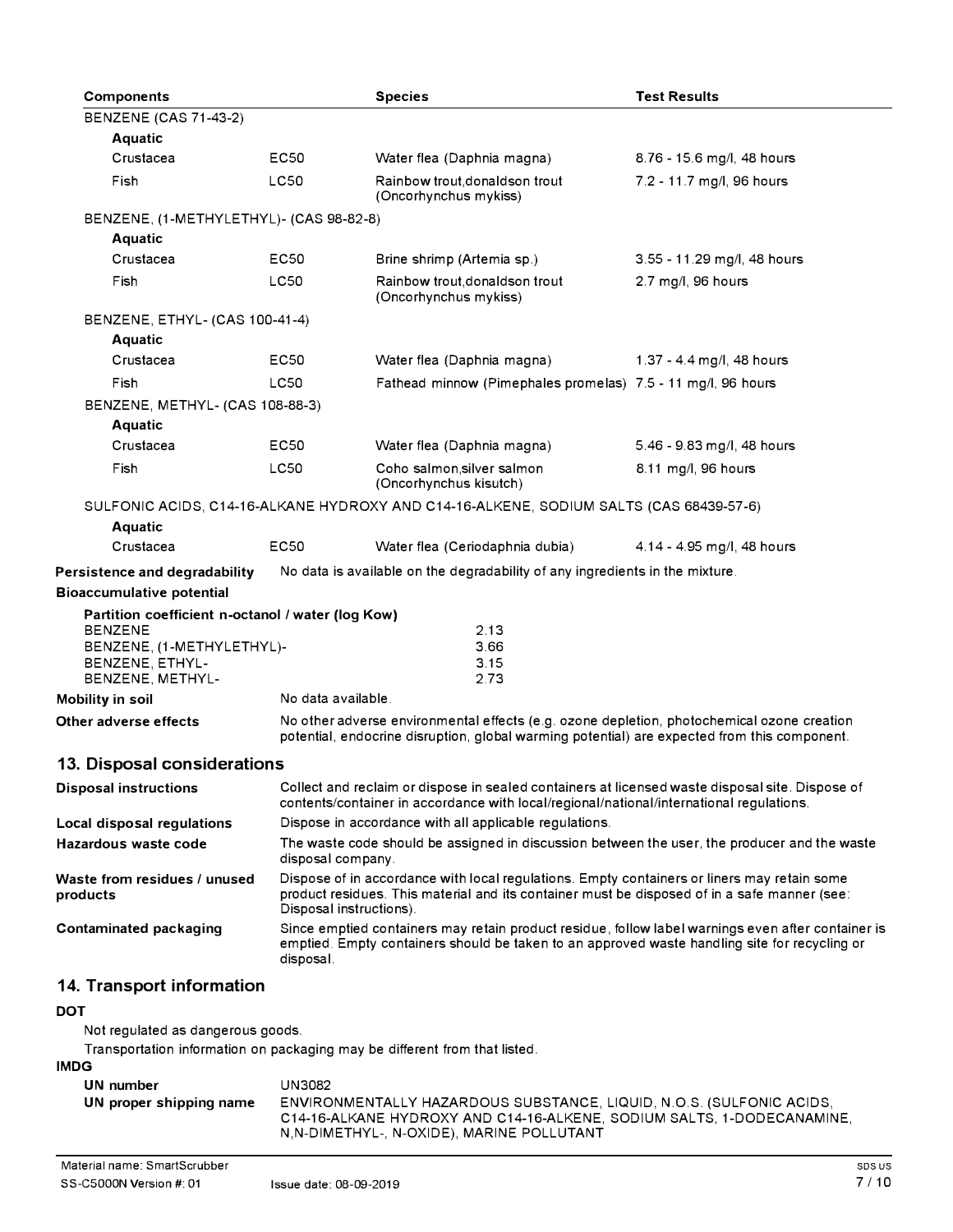| Transport hazard class(es)   |                                                                                                      |
|------------------------------|------------------------------------------------------------------------------------------------------|
| Class                        | 9                                                                                                    |
| Subsidiary risk              | $\blacksquare$                                                                                       |
| Packing group                | Ш                                                                                                    |
| <b>Environmental hazards</b> |                                                                                                      |
| Marine pollutant             | Yes                                                                                                  |
| <b>EmS</b>                   | $F-A. S-F$                                                                                           |
|                              | Special precautions for user Read safety instructions, SDS and emergency procedures before handling. |

**IMDG** 



**Marine pollutant** 



**General information** IMDG Regulated Marine Pollutant.

## **15. Regulatory information**

**US federal regulations** This product is a "Hazardous Chemical" as defined by the OSHA Hazard Communication Standard, 29 CFR 1910.1200.

#### **TSCA Section 12(b) Export Notification (40 CFR 707, Subpt. D)**

Not regulated.

# **CERCLA Hazardous Substance List (40 CFR 302.4)**

| BENZENE (CAS 71-43-2)                         | Listed. |
|-----------------------------------------------|---------|
| BENZENE, (1-METHYLETHYL)- (CAS 98-82-8)       | Listed. |
| <b>BENZENE, ETHYL- (CAS 100-41-4)</b>         | Listed. |
| BENZENE, METHYL- (CAS 108-88-3)               | Listed. |
| <b>\RA 304 Emergency release notification</b> |         |

**SARA 304 Emergency release notification** 

Not regulated.

**OSHA Specifically Regulated Substances (29 CFR 1910.1001-1052)** 

BENZENE (CAS 71-43-2) Cancer

Central nervous system Blood Aspiration Skin Eye respiratory tract irritation Flammability

**Superfund Amendments and Reauthorization Act of 1986 (SARA)** 

**SARA 302 Extremely hazardous substance** 

Not listed.

**SARA 311/312 Hazardous** Yes **chemical**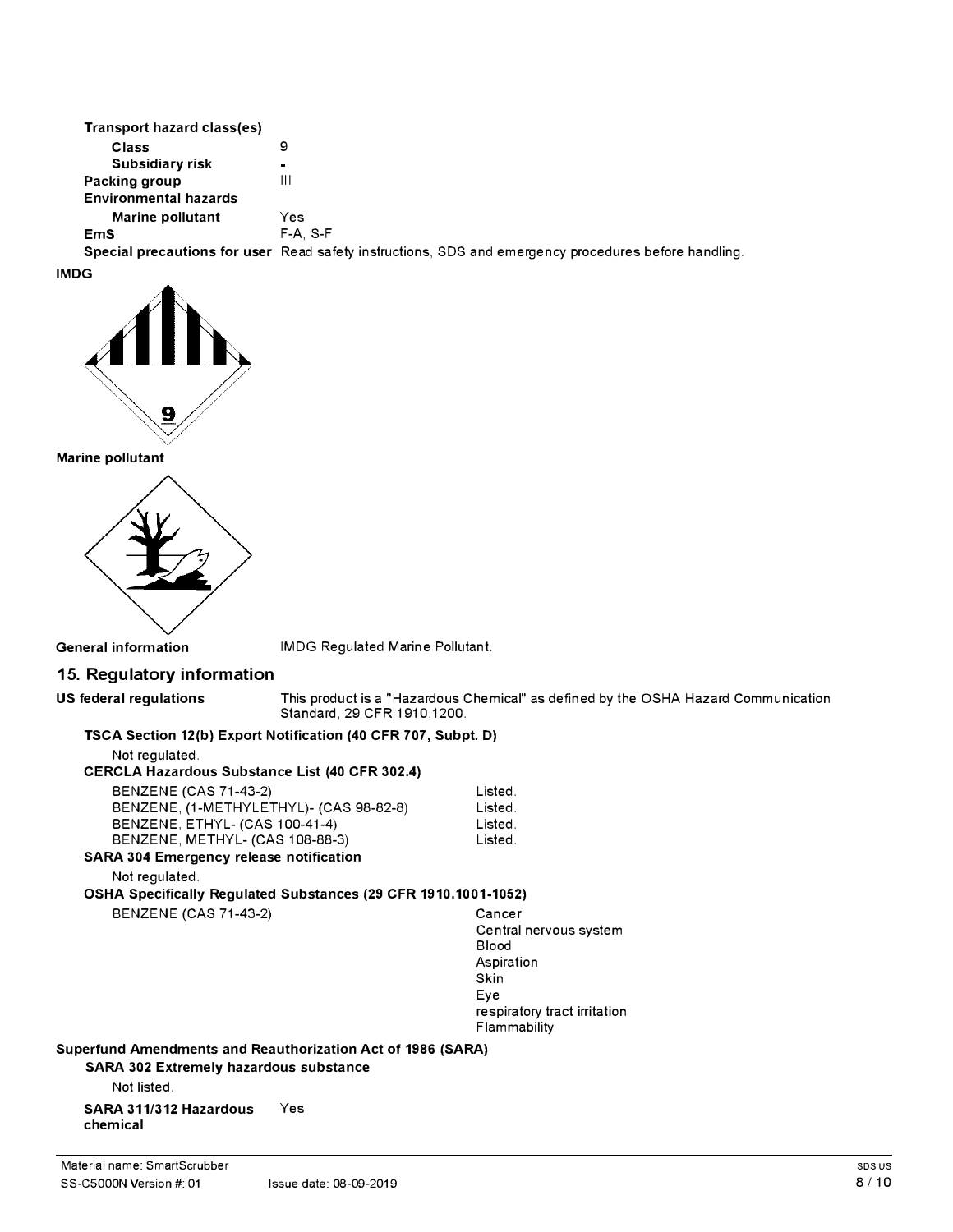**Classified hazard categories SARA 313 (TRI reporting)**  Not regulated. **Other federal regulations**  Serious eye damage or eye irritation Reproductive toxicity **Clean Air Act (CAA) Section 112 Hazardous Air Pollutants (HAPs) List**  BENZENE (CAS 71-43-2) BENZENE, (1-METHYLETHYL)- (CAS 98-82-8) BENZENE, ETHYL- (CAS 100-41-4) BENZENE, METHYL- (CAS 108-88-3) **Clean Air Act (CAA) Section 112(r) Accidental Release Prevention (40 CFR 68.130)**  Not regulated. **Safe Drinking Water Act (SDWA)**  Not regulated. **Drug Enforcement Administration (DEA). List 2, Essential Chemicals (21 CFR 1310.02(b) and 1310.04(f)(2) and Chemical Code Number**  BENZENE, METHYL- (CAS 108-88-3) 6594 **Drug Enforcement Administration (DEA). List 1 & 2 Exempt Chemical Mixtures (21 CFR 1310.12(c))**  BENZENE, METHYL- (CAS 108-88-3) 35 %WV **DEA Exempt Chemical Mixtures Code Number**  BENZENE, METHYL- (CAS 108-88-3) 594 **US state regulations California Proposition 65 WARNING:** This product can expose you to chemicals including BENZENE, which is known to the State of California to cause cancer and birth defects or other reproductive harm. For more information go to www.P65Warnings.ca.gov. **California Proposition 65 - CRT: Listed date/Carcinogenic substance**  BENZENE (CAS 71-43-2) Listed: February 27, 1987 BENZENE, (1-METHYLETHYL)- (CAS 98-82-8) Listed: April 6, 2010 BENZENE, ETHYL- (CAS 100-41-4) Listed: June 11, 2004 **California Proposition 65 - CRT: Listed date/Developmental toxin**  BENZENE (CAS 71-43-2) Listed: December 26, 1997 BENZENE, METHYL- (CAS 108-88-3) Listed: January 1, 1991 **California Proposition 65 - CRT: Listed date/Male reproductive toxin**  BENZENE (CAS 71-43-2) Listed: December 26, 1997 **US. California. Candidate Chemicals List. Safer Consumer Products Regulations (Cal. Code Regs, tit. 22, 69502.3, subd. (a))**  BENZENE (CAS 71-43-2) BENZENE, (1-METHYLETHYL)- (CAS 98-82-8) BENZENE, ETHYL- (CAS 100-41-4) BENZENE, METHYL- (CAS 108-88-3) **International Inventories Country(s) or region**  Australia Canada Canada China Europe Europe Japan Korea New Zealand Philippines Taiwan **Inventory name**  Australian Inventory of Chemical Substances (AICS) Domestic Substances List (DSL) Non-Domestic Substances List (NDSL) Inventory of Existing Chemical Substances in China (IECSC) European Inventory of Existing Commercial Chemical Substances (EINECS) European List of Notified Chemical Substances (ELINCS) Inventory of Existing and New Chemical Substances (ENCS) Existing Chemicals List (ECL) New Zealand Inventory Philippine Inventory of Chemicals and Chemical Substances (PICCS) Taiwan Toxic Chemical Substances (TCS) **On inventory (yes/no)\***  Yes Yes No Yes Yes No No Yes Yes Yes Yes